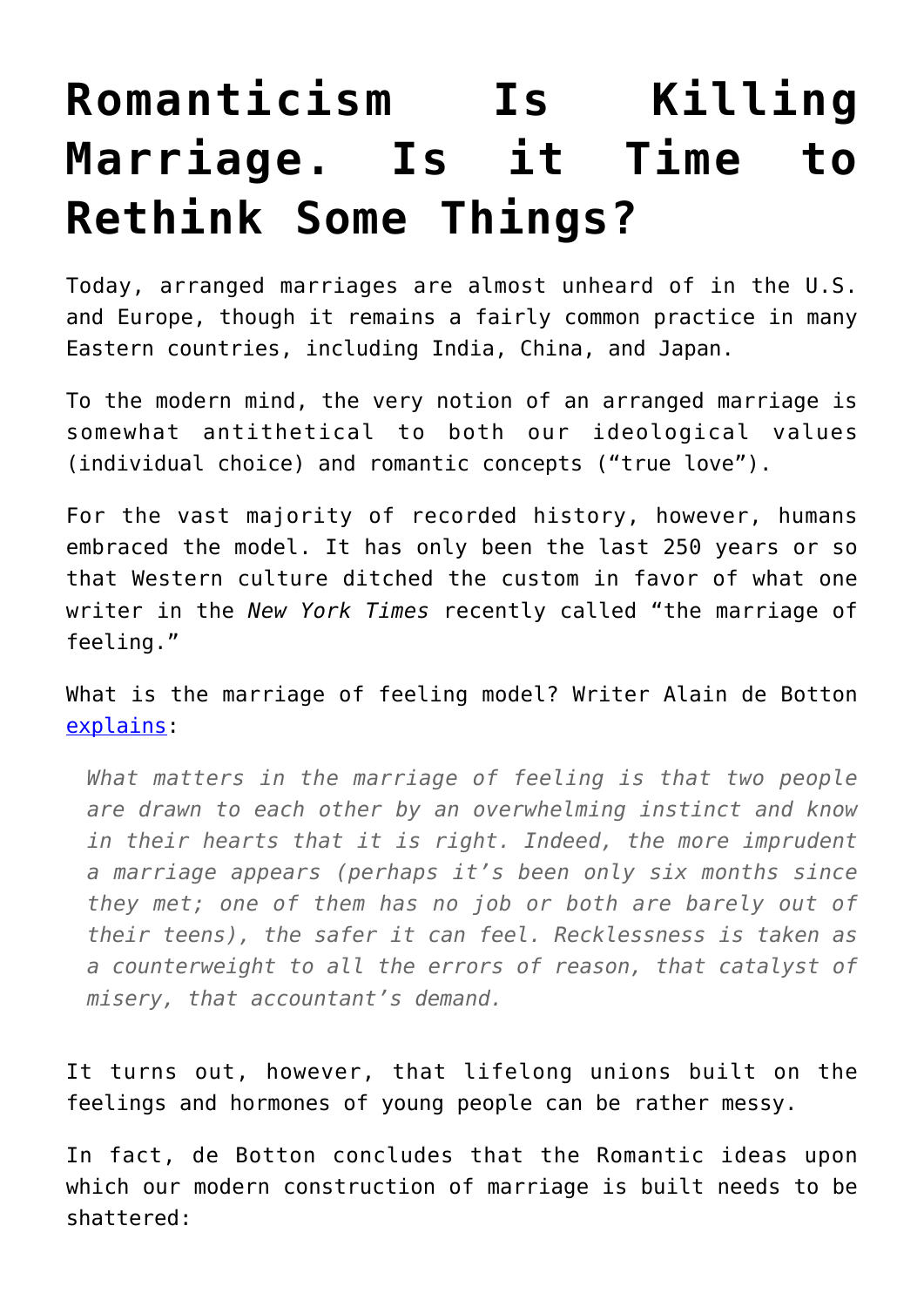*Romanticism has been unhelpful to us; it is a harsh philosophy. It has made a lot of what we go through in marriage seem exceptional and appalling. We end up lonely and convinced that our union, with its imperfections, is not "normal." We should learn to accommodate ourselves to "wrongness," striving always to adopt a more forgiving, humorous and kindly perspective on its multiple examples in ourselves and in our partners.*

Now, to be clear, the writer does not suggest going back to the practice of arranged marriages, which she says were often "expedient, narrow-minded, snobbish and exploitative."

The article, however, made me wonder if marriages would be more successful if parents were calling the shots. The state of marriage, after all, is a bit of a train wreck.

It's been 50 ye[a](http://www.theatlantic.com/magazine/archive/1966/11/marriage-as-a-wretched-institution/306668/)rs since the Atlantic decried marriage as "a [wretched institution](http://www.theatlantic.com/magazine/archive/1966/11/marriage-as-a-wretched-institution/306668/)"—and since then everything seems to have only gotten *worse*.

The divorce rate has nearly doubled since 1960 to [nearly 50](http://www.stateofourunions.org/2012/SOOU2012.pdf) [percent.](http://www.stateofourunions.org/2012/SOOU2012.pdf) Satisfaction in marriage keeps declining, [down to](http://www.foryourmarriage.org/factsfigures/) [roughly 60 percent;](http://www.foryourmarriage.org/factsfigures/) satisfaction falls further if you [add](https://www.intellectualtakeout.org/blog/psychologist-having-children-makes-us-unhappy-kills-romance) [children to the mix.](https://www.intellectualtakeout.org/blog/psychologist-having-children-makes-us-unhappy-kills-romance)

The results? Fewer marriages and **[historically low](http://www.washingtonexaminer.com/baby-bust-2015-had-lowest-u.s.-fertility-rate-ever-down-600000-births/article/2593554)** fertility rates.

Now, before you accuse me of being a radical reactionary, let me just say this: I don't think we will go back to arranged marriages. I'm pretty sure if my parents would have suggested such a think to me I would have said *absolutely not*. *No way*. (With, ahem, [possible exceptions.](http://www.gettyimages.com/photos/kate-beckinsale))

But it occurred to me that young people—particularly in their teens and early 20s—are not exactly well-equipped to make prudent, practical, lifelong decisions that affect their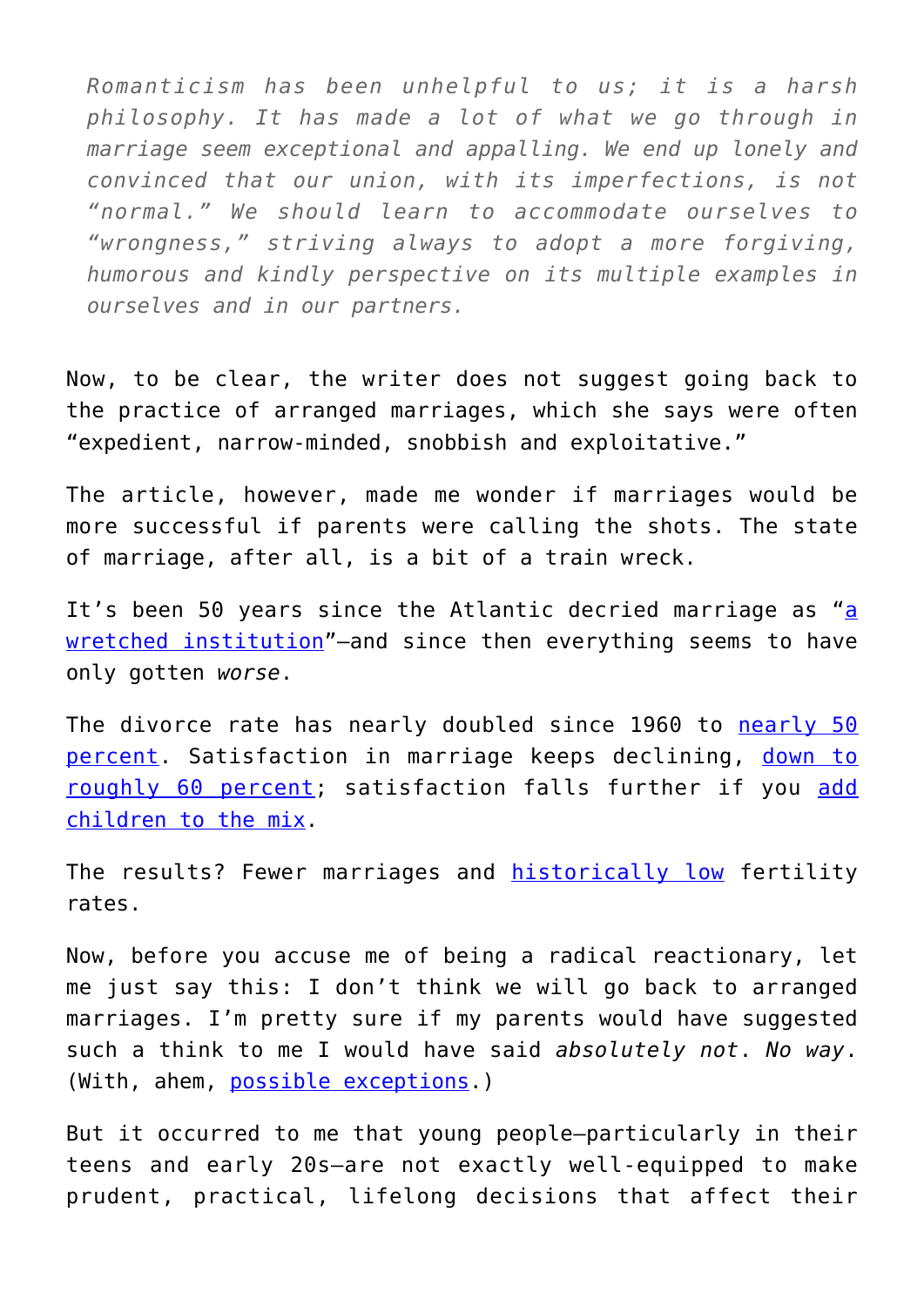## entire lives.

## And prudence is what is required, de Botton suggests:

*The person who is best suited to us is not the person who shares our every taste (he or she doesn't exist), but the person who can negotiate differences in taste intelligently the person who is good at disagreement. Rather than some notional idea of perfect complementarity, it is the capacity to tolerate differences with generosity that is the true marker of the "not overly wrong" person.*

Are parents more often equipped at understanding what a compatible marriage partner might look like for their children? My hunch is they probably are.

But what do I know? Good question. I decided to ask my friend.

Arvind is an engineer who was born in India. He is about 40, and he and his wife have two (beautiful) children. The couple have been our neighbors for about five years.

Though Arvind's marriage was not arranged, he was the exception. I asked him what he thought about arranged marriage and this is what he had to say:

*All my Indian family and friends had arranged marriages. Generally I have seen it work well, but there is the share of bad with overall good. So in my mind the answer squarely belongs to the known realms of "it depends" and "it is all relative." The concept did not jive with me greatly; I erred towards romanticism and instinct, as those made more sense to me.*

Could Americans learn something from India's marriage model? Canadian journalist Reva Seth says they can.

In her 2008 book *[First Comes Marriage](http://amzn.to/1UHr3Mh)*, Seth interviewed more